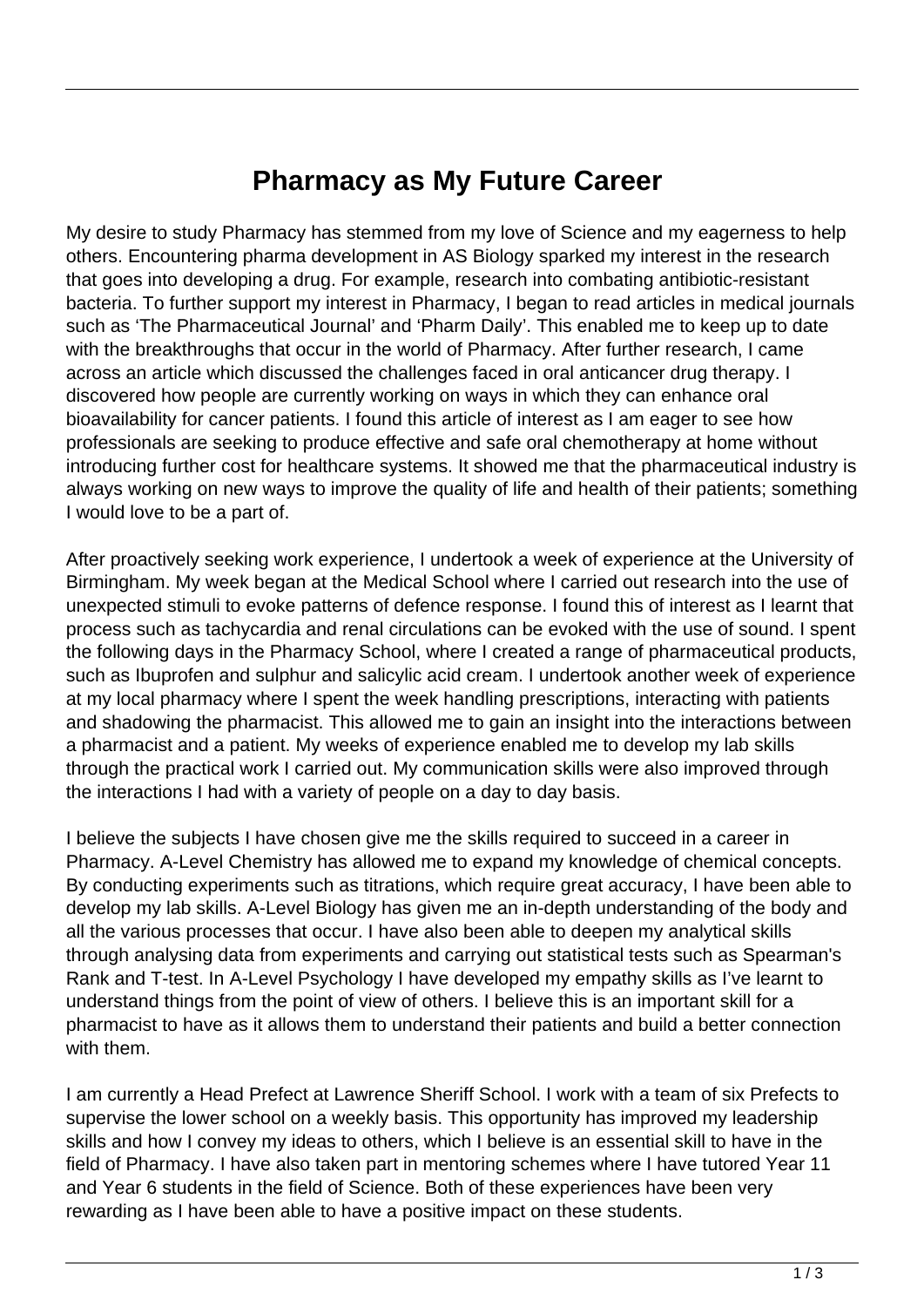Completing NCS has enabled me to work in various environments such as timed conditions, which I feel will be relevant for a career in Pharmacy.

To conclude, I am a passionate student, who is looking forward to undertaking a career in Pharmacy. I feel I am a well-rounded academic with a wide range of skills and experiences and I believe I would be well suited to higher education study.

My desire to study Pharmacy has stemmed from my love of Science and my eagerness to help others. Encountering pharma development in AS Biology sparked my interest in the research that goes into developing a drug. For example, research into combating antibiotic-resistant bacteria. To further support my interest in Pharmacy, I began to read articles in medical journals such as 'The Pharmaceutical Journal' and 'Pharm Daily'. This enabled me to keep up to date with the breakthroughs that occur in the world of Pharmacy. After further research, I came across an article that discussed the challenges faced in oral anticancer drug therapy. I discovered how people are working on ways in which they can enhance oral bioavailability for cancer patients. I found this article of interest as I am eager to see how professionals are seeking to produce effective and safe oral chemotherapy at home without introducing further cost for healthcare systems. It showed me that the pharmaceutical industry is always working on new ways to improve the quality of life and health of their patients; something I would love to be a part of.

After proactively seeking work experience, I undertook a week of experience at the University of Birmingham. My week began at the Medical School where I researched into the use of unexpected stimuli to evoke patterns of defence response. I found this of interest as I learnt that process such as tachycardia and renal circulations can be evoked with the use of sound. I spent the following days in the Pharmacy School, where I created a range of pharmaceutical products, such as Ibuprofen and sulphur and salicylic acid cream. I undertook another week of experience at my local pharmacy where I spent the week handling prescriptions, interacting with patients and shadowing the pharmacist. This allowed me to gain an insight into the interactions between a pharmacist and a patient. My weeks of experience enabled me to develop my lab skills through the practical work I carried out. My communication skills were also improved through the interactions I had with a variety of people on a day-to-day basis.

I believe the subjects I have chosen give me the skills required to succeed in a career in Pharmacy. A-Level Chemistry has allowed me to expand my knowledge of chemical concepts. By carrying out experiments such as titrations, which need great accuracy, I have been able to develop my lab skills. A-Level Biology has given me an in-depth understanding of the body and all the various processes that occur. I have also been able to deepen my analytical skills through analysing data from experiments and carrying out statistical tests such as Spearman's Rank and T-test. In A-Level Psychology I have developed my empathy skills as I've learnt to understand things from the point of view of others; I believe this is an important skill for a pharmacist to have as it allows them to understand their patients and build a better connection with them.

I am currently a Head Prefect at Lawrence Sheriff School. I work with a team of six Prefects to supervise the lower school on a weekly basis. This opportunity has improved my leadership skills and how I convey my ideas to others, which I believe is an essential skill to have in the field of Pharmacy. I have also taken part in mentoring schemes where I have tutored Year 11 and Year 6 students in the field of Science. Both of these experiences have been very